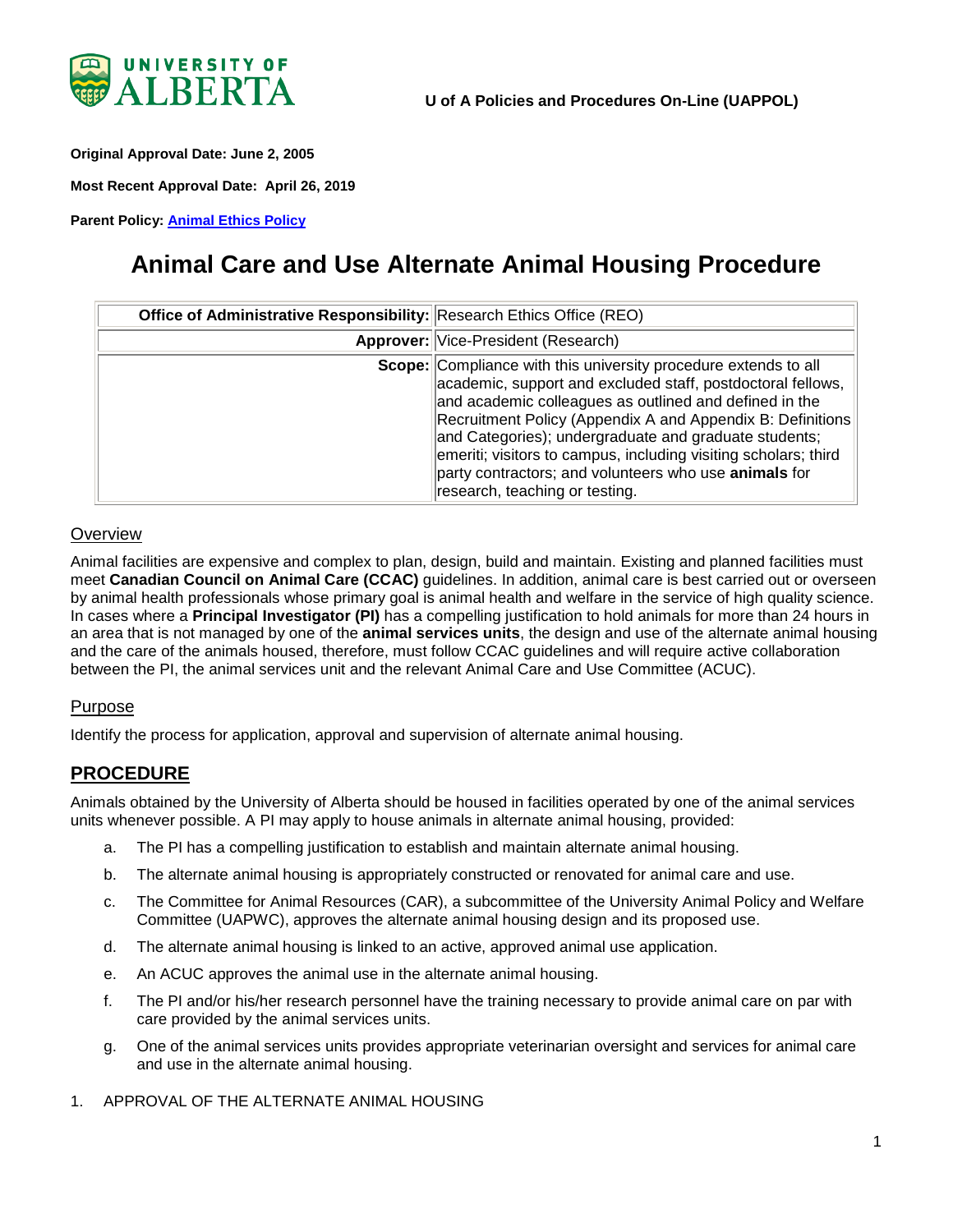

The PI must apply to CAR for approval of construction of a new space to house animals or renovation of any existing space in order to house animals in that space.

- a. As part of its deliberations, CAR will determine if the research needs can be met in existing facilities and will consult with the Chair of the relevant ACUC concerning approval of the animal use. Once CAR has approved the project and the construction or renovation is underway, the PI should provide updates to CAR and confirm when the work is complete.
- b. CAR will then conduct a site visit, and pending completion of any deficiencies, provide written approval of the alternate animal housing.
- 2. APPROVAL TO HOUSE ANIMALS IN ALTERNATE ANIMAL HOUSING
	- a. Once CAR has approved the alternate animal housing, the PI must apply to ACUC for approval to house animals in that location as part of the regular animal use application process. The application should include the PI's justification for the alternate animal housing and CAR's final approval of the housing, as well as an operations manual for animal care in that location and the contract services agreement with the relevant animal services unit.
	- b. Once ACUC has approved the request to house animals in the alternate animal housing, animals may be housed there. The alternate animal housing will then be subject to annual site assessments by ACUC, as well as any other conditions ACUC may impose.
	- c. Animals on other animal use protocols may not be housed in that alternate animal housing unless ACUC has approved a specific application for such an arrangement and the housing will accommodate the additional animals.
- 3. OPERATION OF ALTERNATE ANIMAL HOUSING
	- a. Ongoing approval for alternate animal housing is contingent on ongoing requirement for the housing as well as continuing approval for the animal use protocol and maintenance of a contract services agreement with the animal services unit.
	- b. The PI must inform ACUC, the animal services unit and the University's Environmental Health and Safety Office when alternate animal housing is no longer required.
	- c. The PI must inform the animal services unit and the University Biosafety Officer within twenty-four (24) hours of learning that an animal is missing from alternate animal housing, or if evidence of insect or rodent pests is found in the alternate animal housing location.

### **DEFINITIONS**

| Any definitions listed in the following table apply to this document only with no implied or intended<br>institution-wide use. [ATop] |                                                                                                                                                                                                                                                     |
|---------------------------------------------------------------------------------------------------------------------------------------|-----------------------------------------------------------------------------------------------------------------------------------------------------------------------------------------------------------------------------------------------------|
| Animal                                                                                                                                | Any living non-human vertebrate and any living invertebrate of the class<br>of cephalopoda, including free-living and reproducing larval forms, used<br>for research, teaching, or testing purposes by University of Alberta staff<br>and trainees. |
| <b>Canadian Council on Animal</b><br>Care (CCAC)                                                                                      | The national organization responsible for setting and maintaining<br>standards for the ethical use and care of animals used in science<br>(research, teaching and testing) in Canada.                                                               |
| <b>Principal Investigator (PI)</b>                                                                                                    | A member of the academic staff who is responsible for the design,<br>conduct, supervision and oversight of the care and use of animals in<br>research, teaching or testing as described in an approved animal use<br>protocol.                      |
| <b>Animal Services Units</b>                                                                                                          | Animal facilities established and operated by the University of Alberta as                                                                                                                                                                          |